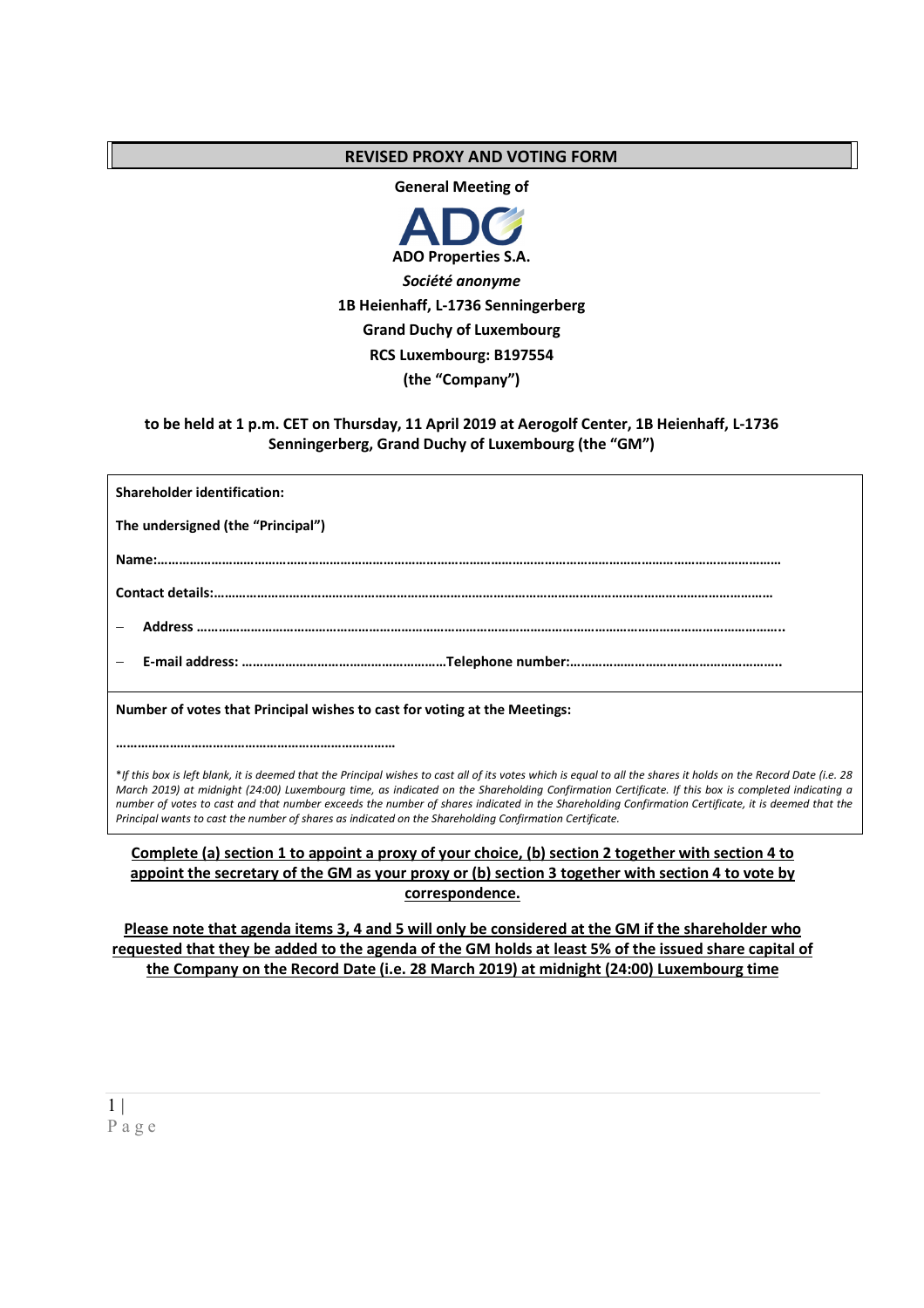**1. Proxy to a third party** 

 **By ticking this box I, as Principal, will not attend the GM and I irrevocably give power to the following named person, to vote in my name and on my behalf as he/she deems fit on all resolutions of the agenda of the GM:** 

........................................................................................................................................................

........................................................................................................................................................\*

\**Indicate the last name, first name, address, e-mail address and telephone number of the proxy holder whom you appoint. If the information provided hereto is not complete, your power will be deemed to be given to the Secretary of the GM.* 

**2. Proxy to the Secretary of the GM** 

 **By ticking this box, I, as Principal, will not attend the GM and I irrevocably give power to the Secretary of the GM to vote in my name and on my behalf in the manner subsequently described in section 4. below \*\*.** 

...............................................................................................................................................................

............................................................................................................................................................... \* *\* Please tick with an « X » the appropriate boxes in section 4 indicating how you wish to vote on each of the relevant items of the agenda of the GM The omission to tick any box with respect to any resolution shall allow the Secretary to vote at his full discretion on the proposed resolutions.* 

**3. Vote by correspondence** 

□ By ticking this box, I, as Principal, hereby state that:-

- **I** will not attend the GM in person or be represented by a proxy attending the GM in person;
- **I wish to cast my vote at the GM on the proposed resolutions, by ticking the appropriate box set forth next to each proposed resolution in section 4 below;\***

*\*Please tick with an « X » the appropriate boxes in section 4 indicating how you wish to vote on each of the relevant items of the agenda of the GM The omission to tick any box with respect to any resolution shall be considered as an abstention to vote on the relevant item.* 

**4. Individual instructions for the proxy to the Secretary of the GM pursuant to Section 2 /voting instructions pursuant to Section 3, as applicable.**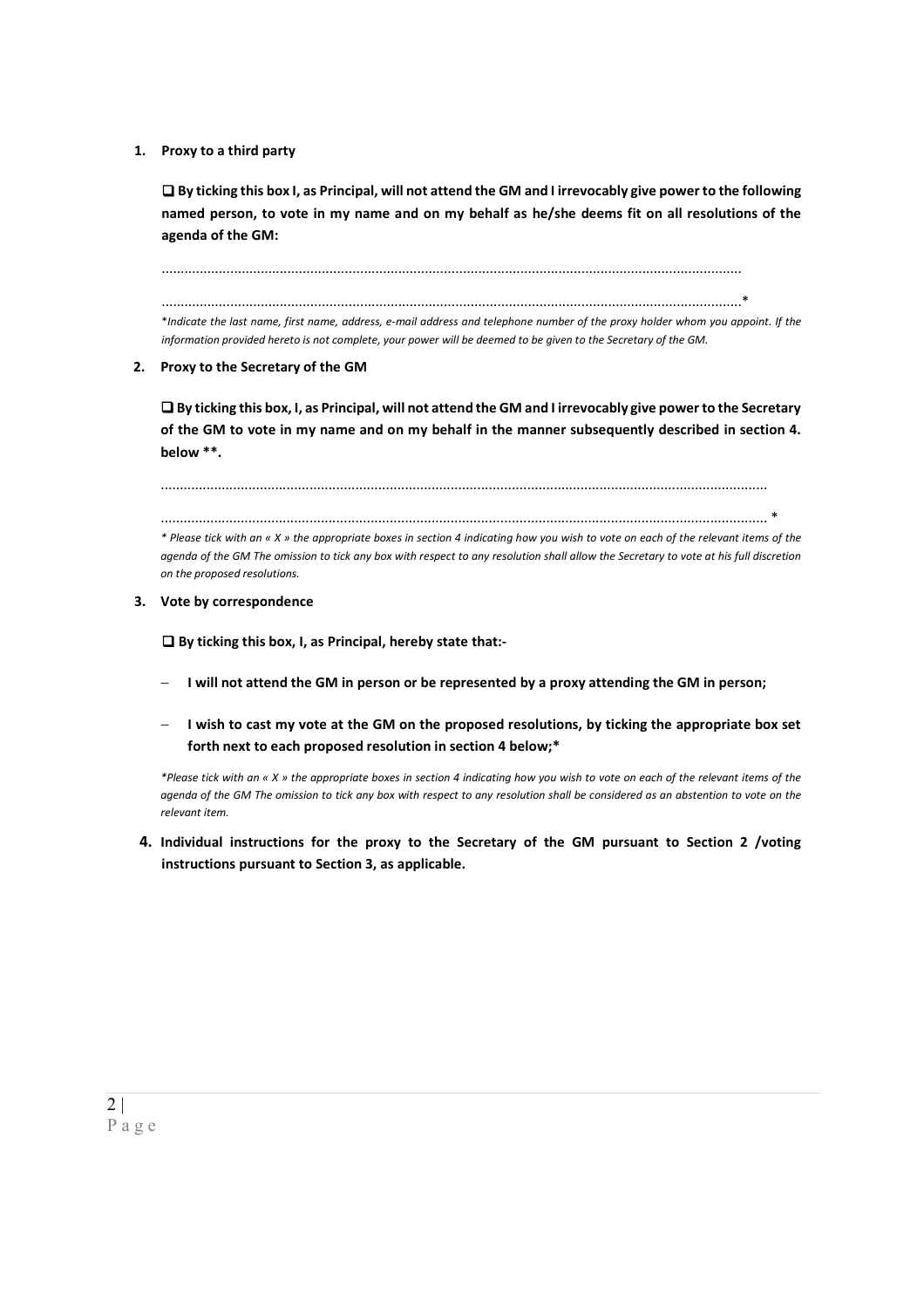#### **AGENDA ITEM 1**

**Presentation of a special report of the board of directors (the "Board") of the Company (as required pursuant to Article 441-7 of the Luxembourg law of 10 August 1915 on commercial companies, as amended) on any transactions, considered at Board meetings or by circular Board resolutions, since the last general meeting of the Company, in respect of which any of the directors declared to have an interest conflicting with that of the Company** 

*No resolution required* 

### **AGENDA ITEM 2**

**Approval, ratification and confirmation of the appointment of Mr David Daniel (aged 48, a real estate appraiser, Tel Aviv/Israel) as director of the Company and executive vice-chairman of the Board decided by co-optation of the Board at its meeting on 24 January 2019 with such appointment to run from 24 January 2019 until the annual general meeting to take place in the year 2023 and approval of the Company's entry into a service agreement with Mr. David Daniel (the "Service Agreement") and of his remuneration of up to EUR 400,000.00.** 

| <b>PROPOSED RESOLUTION</b>                                                                                                                                                                                                                                                                                                                                                                                                                                                                                                                                                                                                                                                                                                                                                                                                     | <b>VOTE</b> | <b>VOTE</b>    | <b>ABSTENTION</b> |
|--------------------------------------------------------------------------------------------------------------------------------------------------------------------------------------------------------------------------------------------------------------------------------------------------------------------------------------------------------------------------------------------------------------------------------------------------------------------------------------------------------------------------------------------------------------------------------------------------------------------------------------------------------------------------------------------------------------------------------------------------------------------------------------------------------------------------------|-------------|----------------|-------------------|
|                                                                                                                                                                                                                                                                                                                                                                                                                                                                                                                                                                                                                                                                                                                                                                                                                                | <b>FOR</b>  | <b>AGAINST</b> |                   |
| The General Meeting approves, ratifies and confirms the<br>appointment of Mr David Daniel as a director of the Company<br>and executive vice-chairman which was decided by co-optation<br>of the Board on 24 January 2019 following the resignation of Mr<br>Shlomo Zohar on 15 December 2018. The appointment is<br>confirmed to run from 24 January 2019 until the annual general<br>meeting to take place in the year 2023.<br>After having reviewed the principal terms of remuneration of Mr<br>David Daniel (the "Remuneration Terms"), the General Meeting<br>approves the Company's entry into the Service Agreement on<br>the basis of those Remuneration Terms, including the annual<br>remuneration set out therein of up to EUR 400,000.00 (which,<br>according to the Remuneration Terms, accrues from 24 January | ◘           | □              | П                 |
| 2019).                                                                                                                                                                                                                                                                                                                                                                                                                                                                                                                                                                                                                                                                                                                                                                                                                         |             |                |                   |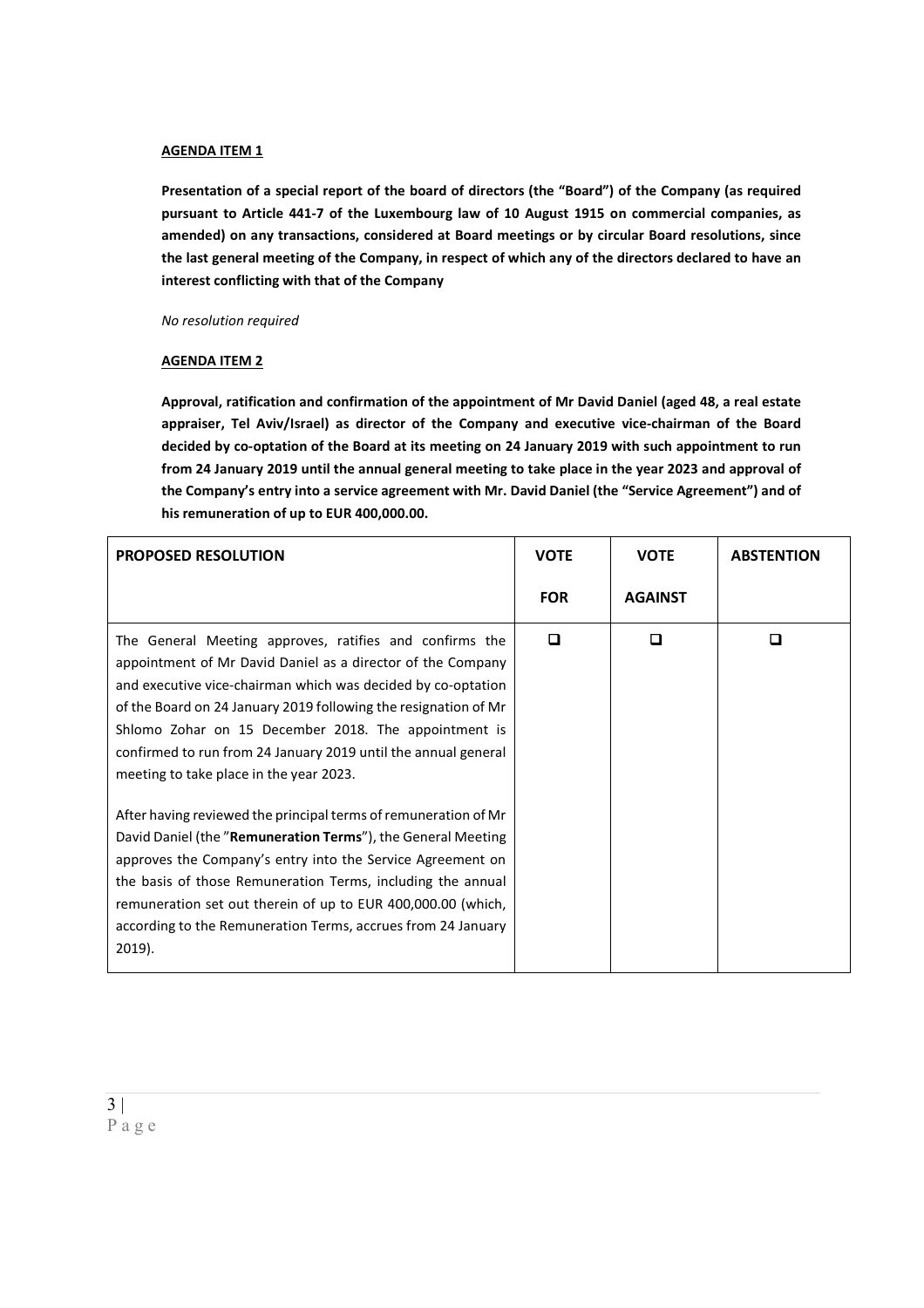### **AGENDA ITEM 3**

**Ratification and confirmation of the appointment of Mr. Moshe Dayan as director of the Company who was appointed by co-optation of the Board in place of Mr. Moshe Lahmani for a period running from 12 March 2019 until the annual general meeting of the Company to take place in the year 2019. Approval of the further appointment of Mr. Moshe Dayan as director of the Company until the annual general meeting of the Company to take place in the year 2023.** 

| <b>PROPOSED RESOLUTION</b>                                                                                                                                                                                                                                                                                                                                                                                                                                                                                                       | <b>VOTE</b> | <b>VOTE</b>    | <b>ABSTENTION</b> |
|----------------------------------------------------------------------------------------------------------------------------------------------------------------------------------------------------------------------------------------------------------------------------------------------------------------------------------------------------------------------------------------------------------------------------------------------------------------------------------------------------------------------------------|-------------|----------------|-------------------|
|                                                                                                                                                                                                                                                                                                                                                                                                                                                                                                                                  | <b>FOR</b>  | <b>AGAINST</b> |                   |
| The General Meeting ratifies and confirms the appointment<br>of Mr. Moshe Dayan as director of the Company who was<br>appointed by co-optation of the Board in place of Mr. Moshe<br>Lahmani for a period running from 12 March 2019 until the<br>annual general meeting of the Company to take place in the<br>year 2019. The General Meeting further approves the continued<br>appointment of Mr. Moshe Dayan as director of the Company<br>until the annual general meeting of the Company to take place<br>in the year 2023. | □           |                |                   |

### **AGENDA ITEM 4**

**Ratification and confirmation of the appointment of Mr. Sebastian-Dominik Jais as director of the Company who was appointed by co-optation of the Board in place of Mr. Yuval Dagim for a period running from 12 March 2019 until the annual general meeting of the Company to take place in the year 2019. Approval of the further appointment of Mr.Sebastian-Dominik Jais as director of the Company until the annual general meeting of the Company to take place in the year 2023.** 

| <b>PROPOSED RESOLUTION</b>                                                                                                                                                                                                                                                                                                                                                                                                                                                                                                                              | <b>VOTE</b> | <b>VOTE</b>    | <b>ABSTENTION</b> |
|---------------------------------------------------------------------------------------------------------------------------------------------------------------------------------------------------------------------------------------------------------------------------------------------------------------------------------------------------------------------------------------------------------------------------------------------------------------------------------------------------------------------------------------------------------|-------------|----------------|-------------------|
|                                                                                                                                                                                                                                                                                                                                                                                                                                                                                                                                                         | <b>FOR</b>  | <b>AGAINST</b> |                   |
| The General Meeting ratifies and confirms the appointment<br>of Mr. Sebastian-Dominik Jais as director of the Company who<br>was appointed by co-optation of the Board in place of Mr. Yuval<br>Dagim for a period running from 12 March 2019 until the annual<br>general meeting of the Company to take place in the year 2019.<br>General Meeting further approves the continued<br>The<br>appointment of Mr. Sebastian-Dominik Jais as director of the<br>Company until the annual general meeting of the Company to<br>take place in the year 2023. | ◘           |                |                   |